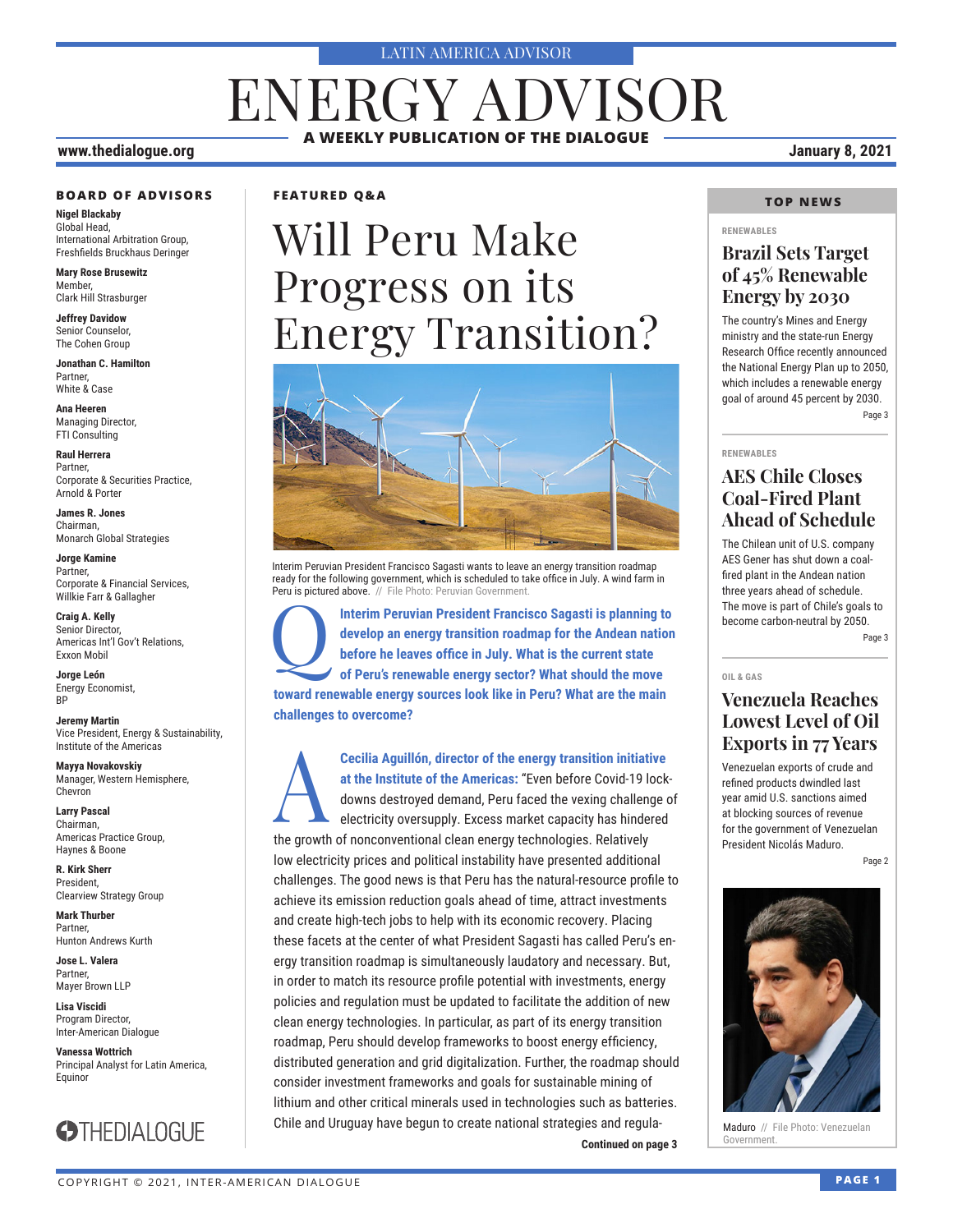### **OIL AND GAS NEWS**

# Venezuela Reaches Lowest Level of Oil Exports in 77 Years

Venezuelan oil exports sank by 376,500 barrels per day (bpd) last year, Reuters reported Monday, citing Refinitiv Eikon data and internal documents from state oil company PDVSA. Amid U.S. sanctions imposed with the aim of cutting off sources of income for the government of Venezuelan President Nicolás Maduro, whom the United States deems illegitimate, Venezuela's exports of crude and refined products fell 37.5 percent in 2020 to 626,543 bpd. That's the lowest level of oil exports in 77 years, Reuters reported. There was an even bigger decrease for the Andean nation's fuel imports, which plunged 51 percent as compared to a year earlier, to 83,780 bpd, according to the data. Late last year, the administration of U.S. President Donald Trump declined to renew an exemption from sanctions for diesel transactions to Venezuela by non-U.S. companies. The measure had been in place on humanitarian grounds. Due to years of mismanagement and lack of maintenance, PDVSA is currently not producing enough diesel to meet the needs of the domestic market, Antero Alvarado, the director for Venezuela at Gas Ene[rgy Latin](http://www.thedialogue.org/wp-content/uploads/2020/11/LEA201120.pdf) America, told the Energy Advisor in a **Q&A** published Nov. 20. While PDVSA managed to store diesel over the last several months, Antero estimated the state firm will run out by February or March. "This could be the beginning of a major energy crisis," Alvarado said.

# Pemex Looking Into Cause of Fire at a Pipeline in Dos Bocas

Mexican state oil company Pemex is investigating the cause of a fire that broke out on Jan. 1 on a hydrocarbons pipeline connected to an offshore production platform near Dos Bocas in Tabasco state, Argus Media reported. The

company closed the offshore pipeline while it worked to control a spill using oil containment barriers, Pemex said Jan. 2. No workers or other installations were damaged in the fire. The pipeline connected the offshore platform to a separation facility on Mexico's Gulf coast near the Dos Bocas port, where the government of Mexican President Andrés Manuel López Obrador is planning to build a refinery.

# EIG Agrees to Sell Brazilian Part of Gas Pipeline to Fluxys

U.S.-based EIG Global Energy Partners announced Wednesday that it had signed an agreement to sell its 27.5 percent stake in Transportadora Brasileira Gasoduto Bolívia-Brasil, or TBG, which owns and operates the Brazilian part of the Bolivia-Brazil pipeline known as Gasbol. The sale, to Belgium's Fluxys, is expected to close in upcoming months. EIG and Fluxys will also explore further strategic cooperation in Brazil's gas infrastructure market, according to the statement. Over the past 10 years, EIG-managed funds have committed more than \$2 billion to energy-related infrastructure projects in Brazil.

### **POWER SECTOR NEWS**

# Mexico's CFE Admits to Falsified Report of Blackout Causes

Mexican state power company CFE on Tuesday admitted to presenting a falsified brush fire report as an explanation for a widespread blackout in December, the Associated Press reported. The firm had said a fire caused a massive short-circuit that spread, denying incompetence as the reason for the Dec. 28 two-hour power outage that affected 25 percent of the country's customers. CFE's director of transmission said the case had been taken to the company's internal affairs office.

#### **NEWS BRIEFS**

## **Denmark's Vestas to Supply Turbines to Wind Project in Colombia**

Danish turbine maker Vestas Wind Systems will be supplying a wind farm project in Colombia, Renewables Now reported Monday. The name of the customer and other project details were not made public in Vestas' press release, though it said the arrangement included the supply and installation of 90 units of 5.6-megawatt turbines for a total of 504 megawatts. The deal also includes a 15-year service agreement. The wind project in Colombia will become the first in Latin America to use turbines from the EnVentus platform, Vestas said.

# **Halliburton Reduces Work Force in Venezuela Due to U.S. Sanctions**

Oilfield services provider Halliburton Co. has reduced the size of its work force in Venezuela as a result of U.S. sanctions limiting operations in the Andean nation, a spokeswoman for the company said Dec. 30, Reuters reported. Last April, the U.S. administration limited the activities that U.S. firms, including Halliburton and rivals such as Schlumberger, Baker Hughes and Weatherford International, can perform in Venezuela. The Halliburton spokeswoman said the company would maintain presence in the country, without specifying the number of layoffs.

# **Pampa Energía Selling Shares in Edenor**

Pampa Energía, Argentina's largest independent energy company, announced on Dec. 28 that it was selling its stake in Argentine electricity firm Edenor to Empresa de Energía del Cono Sur, or EDELCOS, and Integra Capital, Reuters reported. The transaction has a value of \$95 million. Subject to the approval of shareholders and regulators, the sale would consist of all of Pampa Energía's Class A shares.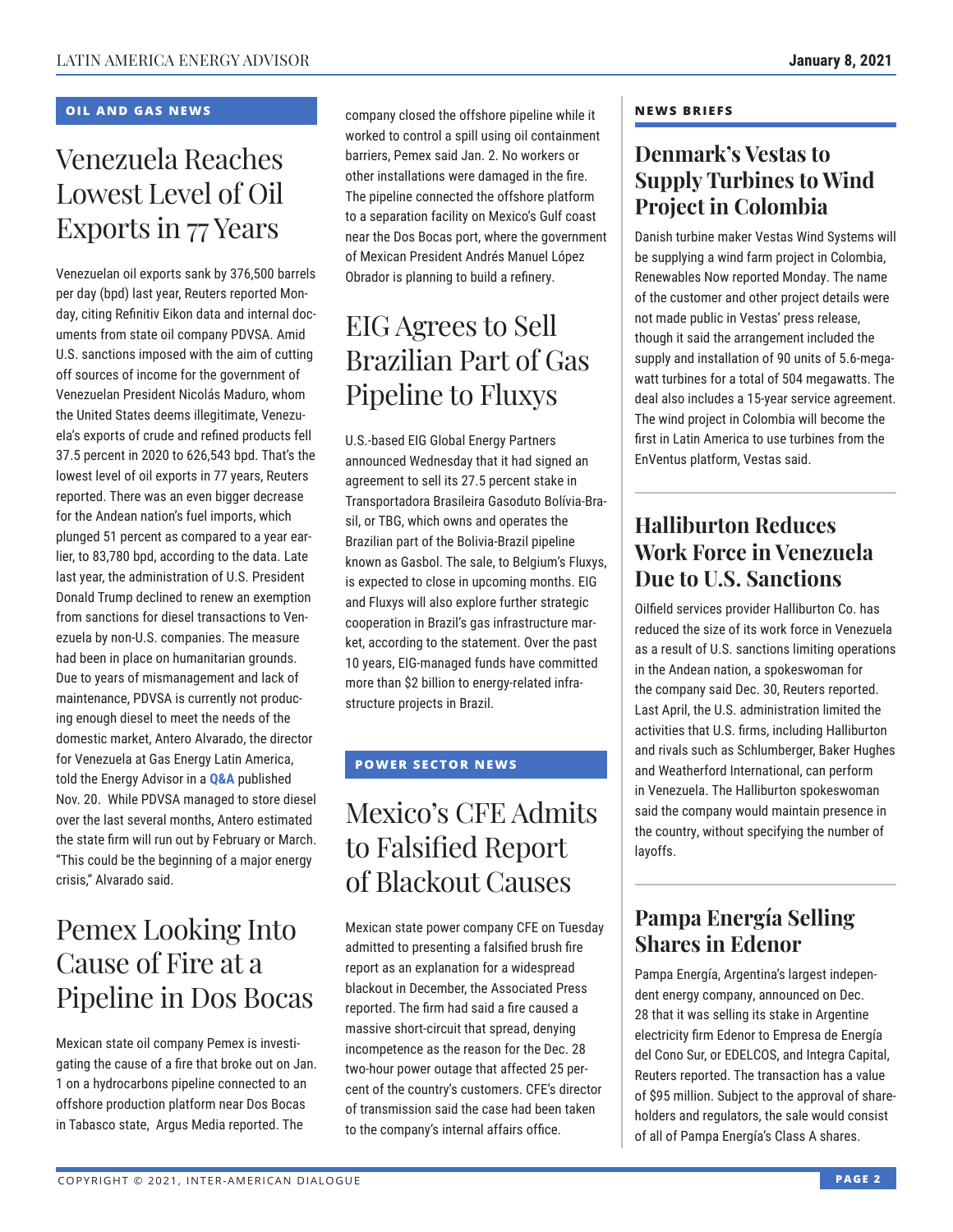### **RENEWABLES NEWS**

# AES Chile Closes Coal-Fired Plant Ahead of Schedule

The Chilean unit of U.S. company AES Gener on Dec. 29 shut down a coal-fired power plant along the Andean nation's central Pacific coast, ahead of schedule, Reuters reported. The move is part of Chile's objectives of ending carbon emissions from its power grid in order to become carbon-neutral by 2050. Chile in 2019 reached a deal with major generators, including AES Gener and also with Colbun, Enel and Engie, to gradually eliminate the country's coalfired power plants, which currently generate about 40 percent of total electricity, Reuters reported. The closure of AES' Ventanas 1 plant came ahead of schedule, and the Ventanas 2 plant is scheduled to be shut down by 2022. Both were originally slated for withdrawal from the grid in 2024. There are several reasons behind the acceleration of Chile's energy transition, Andrés Rebolledo, a former Chilean energy minister, told the Energy Advisor last year. Among them are a profound regulatory reform that … gave way to the growth of investment in [renewables]" as well as technological changes that have brought a significant drop in the cost of renewable technologies, in addition to the Chilean government's deal with generating companies such as AES. The agreement is "a ratification that in Chile there is a consensus that the country's potential and greater competitiveness is in the use of its renewable sources," Rebolledo said. [Editor's note: See related **[Q&A](http://www.thedialogue.org/wp-content/uploads/2020/08/LEA200814.pdf)** in the Aug. 14 issue of the Energy Advisor.]

# Brazilian Gov't Sets Target of 45 Percent Renewables by 2030

Brazil's government has pledged to generate 45 percent of its energy from renewables by 2030, just as it reached the historic mark of 7

#### **FEATURED Q&A / Continued from page 1**

tions pertaining to green hydrogen. Countries of the region are also more intently assessing how to manage methane emissions. These should be key facets of any energy transition plans in Peru. Finally, policies should encourage the participation of Peru's oil and gas companies to promote transition from fossil fuels to clean energy, particularly in the transportation sector. Many of the emerging clean technologies are already cost-competitive but need policy clarity and certainty to be deployed successfully."

Carlos St. James, board member of the Latin American and<br>
Caribbean Council of Renewab<br>
Energy (LAC-CORE): "It isn't **ber of the Latin American and Caribbean Council of Renewable Energy (LAC-CORE):** "It isn't common knowledge, but Peru has the distinction of being among the very first Latin American countries to embrace the government auction model to attract foreign investment in renewable energy power generation and were also trendsetters on pricing. Peru held its first auctions in 2009 and gained brief global notoriety with its fourth auction in 2015—when the country announced it had achieved what at that time was unheard-of low prices of less than \$40/megawatt-hour (MWh) for 20-year wind energy PPAs among emerging market countries globally. Peru unwittingly jumpstarted the emerging market trend of governments boasting of having achieved new record low prices at auctions. They can build on this credibility. Beyond any current public discussion in the country on the relative merits of developing things such as hydrogen for export, embracing electric vehicles or other 'energy transition' goals that are as eye-catching as they are improbable, Peru's citizens might best be served if the country continues its already successful path of furthering renewable energy investment. It does this very well and without much fanfare. Its auctions are known to be reasonably transparent and have already attracted significant wind energy investment from international players. To this it would only make sense to do the

same for the solar sector, which can attract even lower prices while also incorporating energy storage into the mix to help make the existing intermittent sources become baseload—and help the ongoing diversification away from contaminating fossil fuel generation and climate-sensitive hydropower."

### Will Nichols, head of environment and climate change<br>
research at Verisk Maplec<br>
"Sagasti and, more pertine **ronment and climate change research at Verisk Maplecroft:** "Sagasti and, more pertinently,

whoever triumphs in the April elections, will have a real job on their hands to revitalize Peru's renewable energy sector. The latest figures available (2015) show the country sources just 3.6 percent its of electricity from nonhydro renewables, reflecting little progress since the country was seen as a leading light of the region's switch to clean energy a decade ago. Peru's failure to capitalize on its excellent wind and solar resources largely comes down to difficulties attracting investment. While small-scale projects exist, and mining companies have explored the potential of solar- and wind-powered microgrids, a combination of a volatile political situation, oversupply of energy depressing prices, patchy infrastructure and plummeting costs of renewable technologies has largely scared off investors in recent years. Four rounds of energy auctions from 2009 to 2015 raised almost \$2 billion, but the 2017 round was indefinitely postponed due to a lack of interest. Yet, the 2008 renewables law demands that auctions continue, with prices per megawatt-hour well above regional leaders Chile, Brazil, Argentina and Mexico. Regulatory change will be needed to meet national targets, including 15 percent renewables by 2030 and net zero emissions by mid-century. Peru also has an opportunity to link renewables with goals such as expanding energy access for the roughly four million Peruvians lacking electricity and might look to broaden its investor base by issuing green bonds linked to renewables. Integrating these measures **Continued on page 6**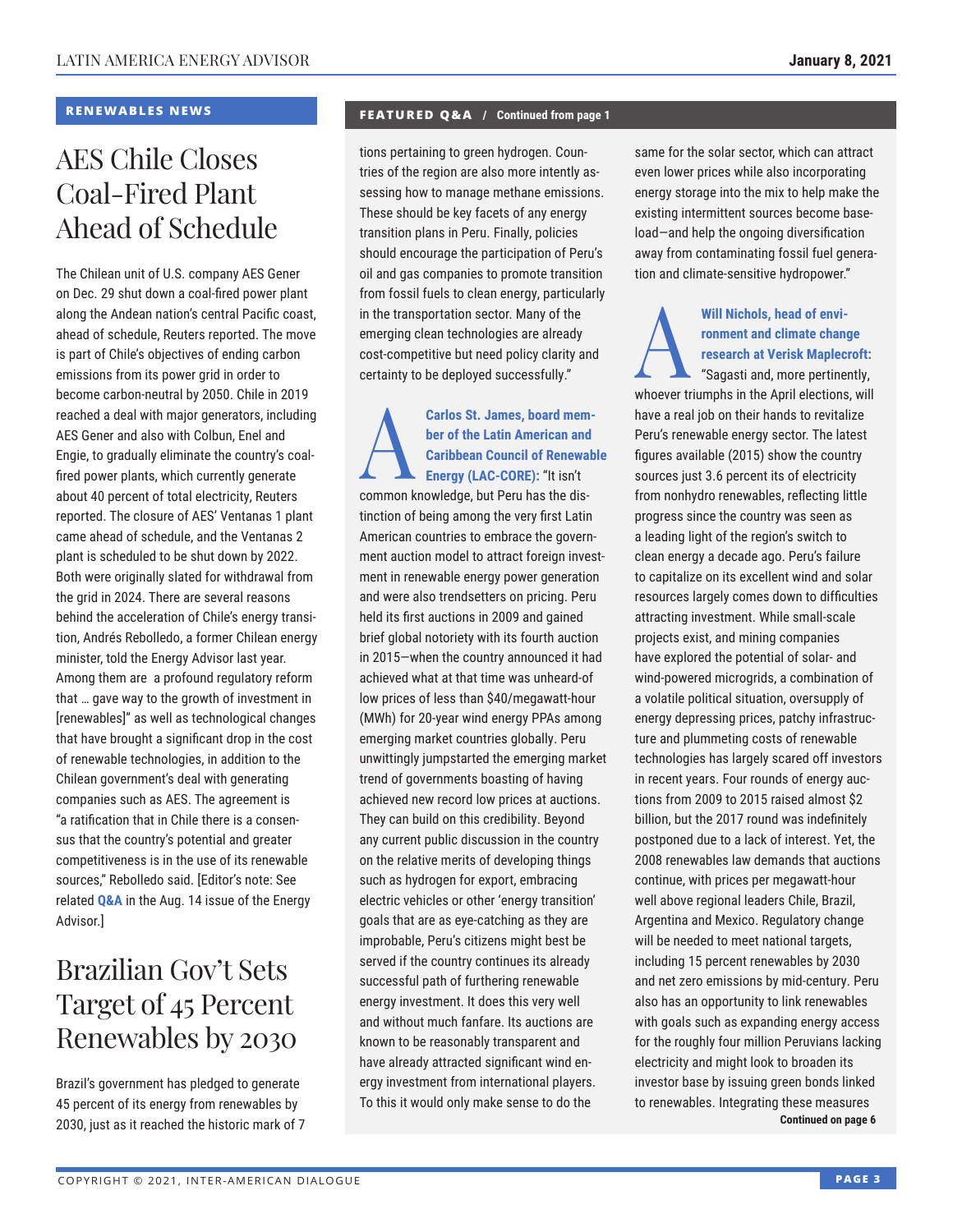gigawatts of operational photovoltaic power, according to the Brazilian Association of Photovoltaic Solar Energy, or ABSolar, PV Magazine reported in December. The news comes as the country's Mines and Energy Ministry, alongside the state-run Energy Research Office, or EPE, recently announced its National Energy Plan up to 2050, including a renewable energy target of around 45 percent by 2030, PV Magazine reported. "We need to improve price models for electricity, as well as the planning and operation of the electrical system, so it represents the characteristics and uncertainties inherent to each primary source," the energy ministry said. Brazil last year postponed all six of its power generation and transmission auctions initially scheduled for 2020 due to the economic fallout from the Covid-19 pandemic. "The auctions have been the most important source of demand for renewables in Brazil, contracting between 1.5 gigawatts and 4 gigawatts of new solar and wind every year," Camila Ramos, founder and managing director of CELA-Clean Energy Latin America, told the Energy Advisor in a **[Q&A](http://www.thedialogue.org/wp-content/uploads/2020/04/LEA200417.pdf)** published April 17. However, the solar energy market has been growing, with as much as 35 billion reais (\$6.8 billion) in investments since 2012, PV Magazine reported. Brazil's large-scale photovoltaic (PV) segment has reached 3 gigawatts, or 1.6 percent of the electricity mix, while the distributed-generation PV segment's total installed capacity has surpassed 4 gigawatts, with nearly 72.8 percent of all systems installed consisting of residential consumers, according to the report.

### **POLITICAL NEWS**

# Region's Leaders Express Horror at U.S. Capitol Attack

Heads of state and other political leaders in Latin America were among those around the world expressing shock and horror Wednesday after a mob of supporters of U.S. President Donald Trump surrounded and broke their way into the U.S. Capitol in a violent scene that left

# **ADVISOR Q&A**

# What Do Venezuela & Iran Have to Gain From Each Other?

Q**Iran has sent weapons and paramilitary operatives to Venezuela to help President Nicolás Maduro remain in power, Adm. Craig Faller, the head of the U.S. Southern Command, told reporters Dec. 2. The presence of military personnel from the elite Quds Force of Iran's Islamic Revolutionary Guard Corps, is particularly "alarming and concerning," said Faller. To what extent are Venezuela and Iran working together, and what does each country have to gain from the partnership? How important is Iran's support to Maduro remaining in power? What does the presence of Iranian personnel in Venezuela mean for other Latin American countries and the United States?**

**Vanessa Neumann, former Juan<br>
Guaidó-appointed Venezuelan<br>
ambassador to the United King-<br>
dom: "President Hugo Chávez<br>
and Nisalás Madwa (as Okávez's fantim Guaidó-appointed Venezuelan ambassador to the United Kingdom:** "President Hugo Chávez

and Nicolás Maduro (as Chávez's foreign minister) started formalizing Venezuela's alliance with Iran through several accords signed in 2007. The relationship is fulfilling for both sides. Iran and a Chavista Venezuela are jointly aligned to push back against the regional influence of 'The Empire,' as they like to call the United States. They use each other to evade U.S. sanctions. Iran has used joint ventures in industry and banking, as well as PDVSA, to launder money—a service for which the Chavistas charge. PDVSA essentially ceased being an oil producer,

at least four people dead. One woman was fatally shot in the violence, and the three others who died suffered medical emergencies, CNN reported. The rioters stormed the building in an apparent attempt to stop Congress from certifying the November victory of President-elect

as it is simpler and more profitable to be a financial washing machine. It suits Iran perfectly that Venezuela now needs Iran's fuel and supermarkets, replicating its patronage model in Lebanon, Syria and Iraq. The Iranians and their proxy Hezbollah are very clear that they are playing a long game. In Lebanon in May 2012, one of their advocates told me, 'If we lose Chávez, we will be sure that whoever succeeds him will favor us.' This has indeed been the case with Maduro. Given the trajectory of the relationship, we can safely project that the Iranian operatives are in Venezuela for espionage, social control and to set up the credible threat of terrorism against U.S. and allied assets. Iran wants to strengthen its geopolitical hand in America's neighborhood, countering American influence and operations in the Middle East. Unfortunately, Latin America's high levels of corruption will always provide an entry point for nefarious foreign influence, turning rulers against Western liberal values and ultimately against their own people. The alliance with Iran is one of the factors in the country's collapse, now written on the bodies of 32 million Venezuelans. No one must ever forget that."

**EDITOR'S NOTE: More commentary on this topic appears in th[e Q&A o](http://www.thedialogue.org/wp-content/uploads/2021/01/LAA210104.pdf)f Monday's issue of the Latin America Advisor.**

Joe Biden, who takes office on Jan. 20. In the episode, rioters broke windows to enter the Capitol, forcing lawmakers to recess for several hours and flee the chambers of the Senate and the House of Representatives before reconvening in the evening and ultimately cer-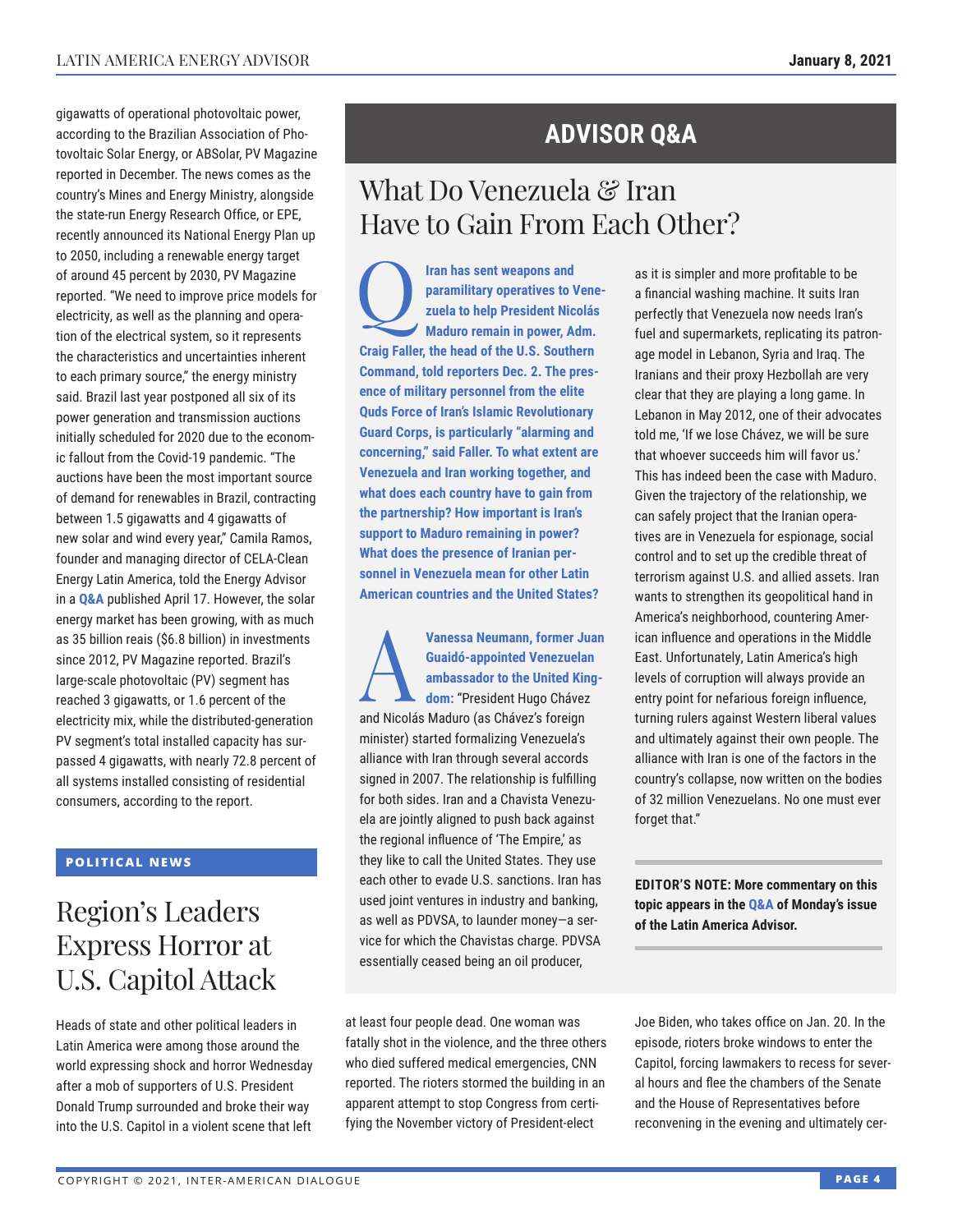#### **NEWS BRIEFS**

### **Critical Care Hospital Units in Peru, Bolivia at Risk of Collapse: Report**

Critical care units of major hospitals in Peru and Bolivia are at risk of collapsing as they struggle to keep up with Covid-19 cases following end-of-year holidays, reflecting regionwide concerns about countries' public health capacities, Reuters reported Wednesday. While cases in the region remain below last year's peak, exhausted resources and medical workers, alongside a recent wave of severe cases, are taking a toll on already ailing health care systems across the region, officials say, Reuters reported.

## **Salvadoran Court Orders Saca to Return \$4.4 Mn**

A court in El Salvador on Tuesday convicted former President Elías Antonio "Tony" Saca and his wife Ana Mixco of "illegal enrichment" and ordered them to return \$4.4 million to the government, Reuters reported. Prosecutors had discovered irregularities in the couple's declaration of wealth and accused them of transferring public money to their personal bank accounts and to the accounts of a broadcasting company they owned. In September 2018, Saca pleaded guilty to money laundering and embezzling \$300 million and was sentenced to 10 years in prison.

### **Colombian Regulator Says Companies May Buy Bitcoin**

Colombia's Superintendency of Corporations said in a note that companies in the country can legally buy cryptocurrencies, including Bitcoin, Bitcoin.com reported Monday. The regulator said companies can buy the cryptocurrencies in order to inject capital as long as they follow local regulations. The superintendency also warned companies that handle cryptocurrencies about the "high risks" of the practice.

tifying Biden's victory early Thursday morning. Among the countries reacting to Wednesday's riot was Venezuela, which the Trump administration has slapped with several sanctions in efforts to force President Nicolás Maduro from power. "The government of the Bolivarian Republic of Venezuela expresses its concern with the acts of violence that are taking place in the city of Washington, United States," Venezuelan Foreign Minister Jorge Arreaza said in a statement. "Venezuela condemns the political polarization and spiral of violence that only reflects the profound crisis that the political and social system of the United States is currently experiencing." He added, "With this unfortunate episode, the United States suffers the same as what they have generated in other countries with their aggressive policies. Venezuela hopes that the acts of violence will soon cease and the American people can finally open a new path toward stability and social justice." Venezuelan opposition leader Juan Guaidó, whom the United States recognizes as Venezuela's legitimate interim president, called the assault on the Capitol an attack on democracy. "My thoughts are with the citizens and officials who feel that the roots of their country were attacked," he said. The Organization of American States' General Secretariat on Incidents said it "condemns and repudiates the attack against institutions being carried out today in the United States by protesters who disavow recent electoral results ... The exercise of force and vandalism against the institutions constitutes a serious attack against democratic functioning." U.N. Secretary General António Guterres was "saddened" by the episode, said spokesman Stephane Dujarric, Reuters reported. "In such circumstances, it is important that political leaders impress on their followers the need to refrain from violence, as well as to respect democratic processes and the rule of law." However, Brazilian President Jair Bolsonaro, an ally and admirer of Trump, said, "I followed everything today. You know I'm connected to Trump, right? So you already know my answer." Argentine President Alberto Fernández condemned the violence in a tweet. "We express our condemnation of the serious acts of violence and the affront to Congress that occurred today in Washington, D.C. We trust that there will be a peaceful transition

that respects the popular will, and we express our strongest support for President-elect Joe Biden," said Fernández. Trump was widely criticized Wednesday for inciting the violence by telling supporters who had gathered in Washington to "fight" and go to the Capitol. "We will never give up, we will never concede," Trump said, Time reported. "History is going to be made ... We're going to see whether or not we have great and courageous leaders, or whether or not we have leaders that should be ashamed of themselves. If they do the wrong thing, we should never, ever forget that they did." After violence had already erupted, Trump told his supporters in a tweet to "remain peaceful" and "go home." Since Biden's victory in November, Trump has continued to pursue claims of electoral fraud, which several courts have rejected as baseless. In a statement Thursday morning, Trump said he would leave office when Biden is sworn in, CNN reported. "Even though I totally disagree with the outcome of the election, and the facts bear me out, nevertheless there will be an orderly transition on January 20th," he said.

### **ECONOMIC NEWS**

# Region Will See 3.7% Economic Growth in 2021: World Bank

Economic activity in Latin America and the Caribbean will grow 3.7 percent this year as lockdowns to curb the spread of the Covid-19 pandemic are relaxed, vaccines against the virus are rolled out, commodity prices stabilize and external conditions improve, the World Bank said Tuesday in its Global Economic Prospects report. However, the rebound "will be muted" and comes amid a context of a decade of slow growth in the region. If vaccination efforts are delayed, economic growth could be even more sluggish, at 1.9 percent. Other risks include failure to contain the pandemic, strains related to debt and external financing, the resurgence of social unrest and disruption related to climate change and natural disasters, the World Bank said.